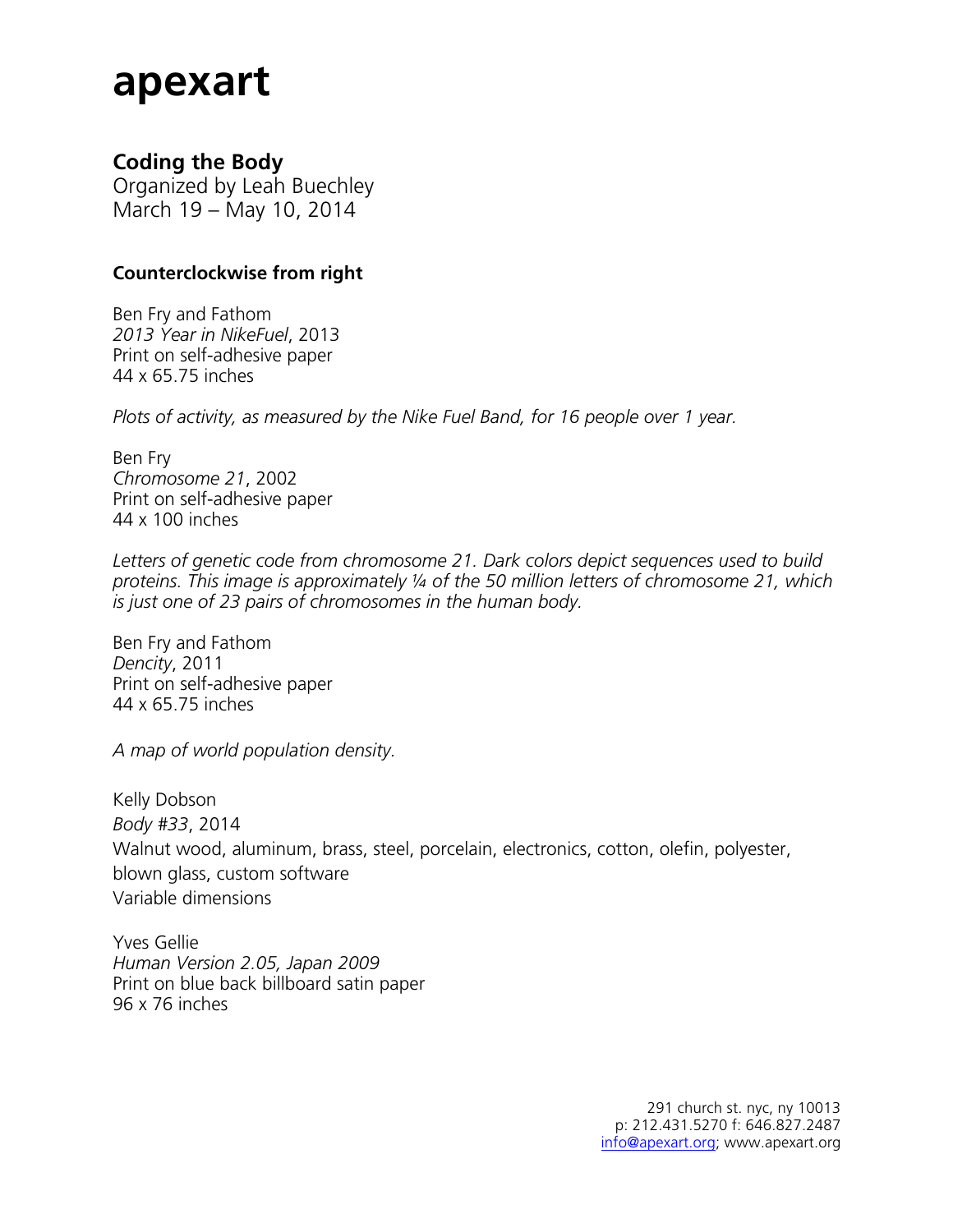# **apexart**

Diane Willow *Walkways*, 2014 Installation with dual projection, Duralar screen, magnets, Tyvek, waxed linen, wooden frame 20 x 60 x 60 inches

Eunsuk Hur Dress with wall hanging, 2014 Felt Variable dimensions

Cait and Casey Reas *Yes No (Software 2)*, 2014 Custom software, 1920 x 1080 pixels 6 minute capture from generative software, on loop

Cait and Casey Reas Dress, 2014 Yes No Series, 2014 YN-001 100% Silk twill, Custom digital print

Cait and Casey Reas Shirt, 2014 Yes No Series, 2014 YN-002 100% Silk twill with ponte knit trim, Custom digital print

Cait and Casey Reas Skirt, 2014 Yes No Series, 2014 YN-003 Silk tulle latch hook over nylon netting with ponte knit trim

Thecla Schiporist, Sarah Fdili Alaoui, and Karen Bradley *Decoding*, 2014 Video, presented on 3 iPads 9 min, on loop

*Patterns of movement notation as they have emerged through the history of coding.*